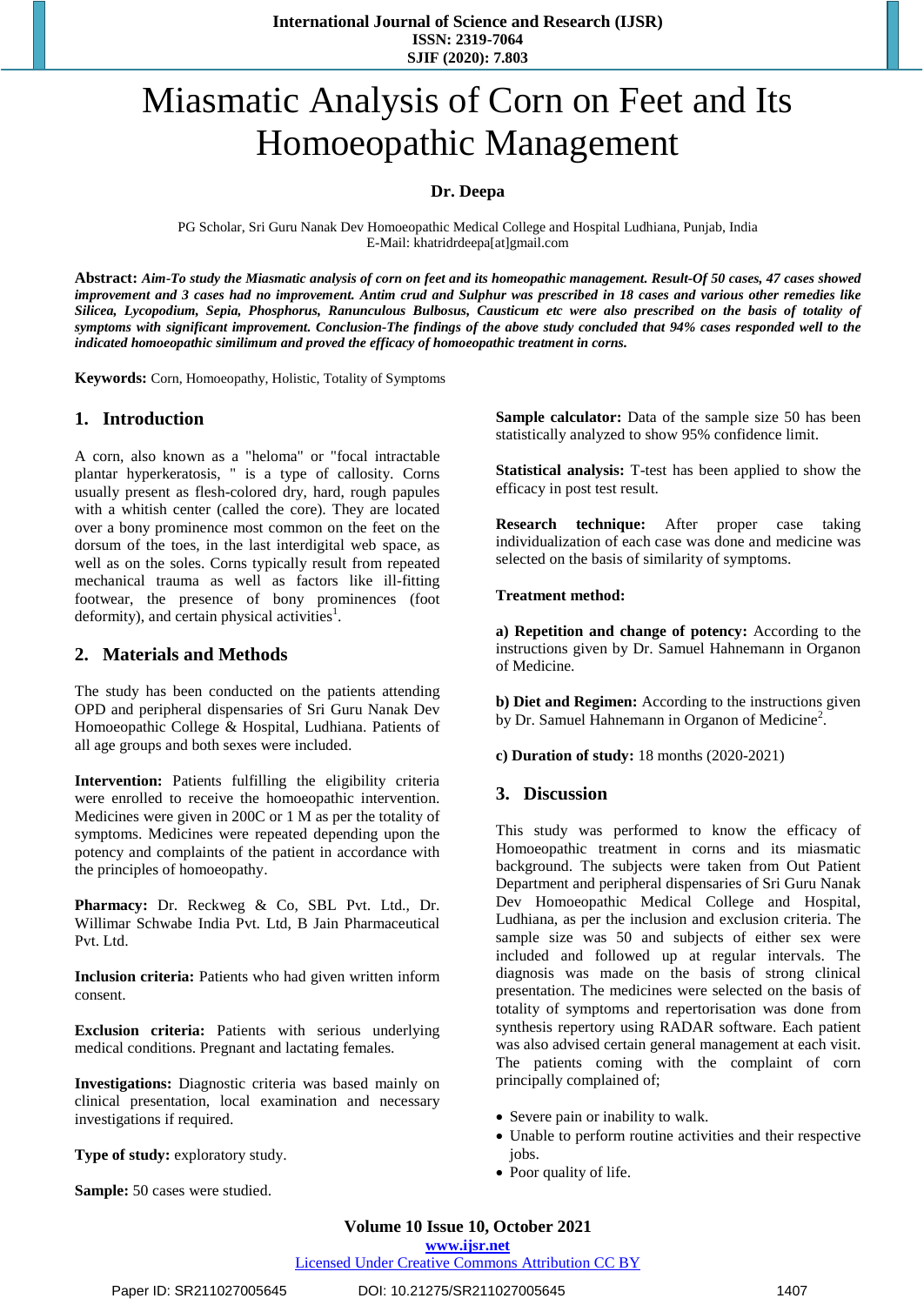

**Figure 1:** A graphical representation of distribution of cases of corns according to the socioeconomic status

In this study, it has been observed that corn is more prevalent in Lower socio-economic class than Upper Socio-economic class.



**Figure 2**: A graphical representation of distribution of cases of corns according to residential status

Looking at the area of residence it was found that, 56% cases were from rural background and only 44% belonged to urban background.



**Figure 3**: A graphical representation of distribution of cases as per the miasmatic background

Majority of cases presented belonged to Psoro-sycotic miasm prevalent with 84%.



**Figure 4:** A graphical representation of distribution of cases as per medicine prescribed

The most used potency was 200. Out of 50 cases, 47 cases showed improvement, 3 had no improvement.

Out of 50 patients 18 were treated with antim crud and Sulphur. Various other remedies like silicea, lyco, sepia; nat mur, caust etc. were also prescribed on the basis of totality of symptoms $3$ .

# **4. Result**

Finally a statistical analysis was made comparing the scores before and after the treatment as per the scoring criteria and the null hypothesis was rejected. The statistical analysis was done using paired t-test, to assess the effectiveness of homoeopathic treatment in corns. The 'calculated' t value 16.692 was compared with the 'tabulated' value of t 2.0096 at 95% confidence for degree of freedom  $= 49$ . After comparing this value the null hypothesis was rejected, hence proving that homoeopathic remedies are effective in the treatment of corns.

# **5. Conclusion**

A study of 50 cases was undertaken to prove efficacy of Homeopathic remedies in the treatment of Corn and evolving the miasmatic background. The results of the study have shown that the miasmatic background was predominantly Psoro-Sycotic in majority of cases.

Homeopathic remedies have rendered benefit to the patients suffering from Corns. Homeopathy by addressing all aspects of the individual and their complete set of symptoms through the constitutional and holistic approach is superior to all other methods in chronic disease like corns.

Homeopathic remedies in treating corn reduces the intensity of symptoms, the chances of recurrence, and the possibility of surgical interventions thereby improving the quality of life of patients.

The group of remedies which were efficacious in treating corns includes Antim Crude, Sulph, Lyco, Silicea, Sepia, Phos, Caust, calc carb etc.

**Volume 10 Issue 10, October 2021 www.ijsr.net**

## Licensed Under Creative Commons Attribution CC BY